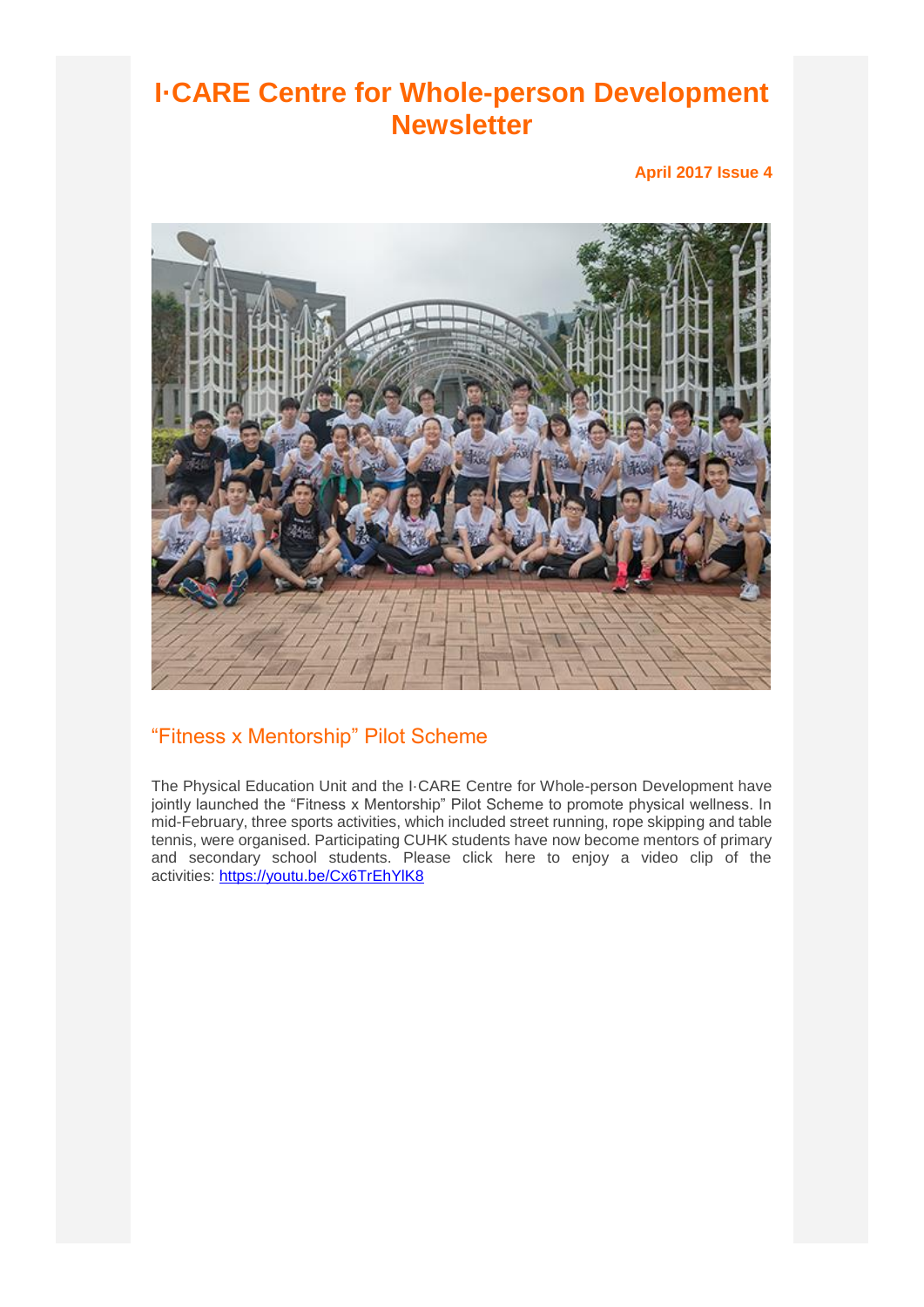#### **Student Development Portfolio**

**Hudent Development Portfulio** 

Student Development Portfolio

# **Student Development Portfolio**

**Student Development Portfolio** 

**Student Development Portfolio** 



#### Application for "Report of Experiential Learning Activities (ELA Report)" Now Open to 2017 Graduates

To help our graduating students better prepare for their career development and further studies, the University will issue ELA Report to graduates. The Report will be issued to graduates upon request, and it is free of charge for one copy.

Graduating students of 2017\* may submit their request online at <https://cloud.itsc.cuhk.edu.hk/webform/view.php?id=2664058> by **4 August 2017 (Friday)**. Before submitting an application, applicants may log in to the Student Development Portfolio (SDP) at <http://www.cuhk.edu.hk/sdp> (Student ID and CWEM password required) and verify/update their UELA and SELA records.

Successful applicants will receive a confirmation email in September 2017. The ELA Report will be delivered to applicants by post. For enquiry, please contact Ms. Tsui of the I·CARE Centre for Whole-person Development at 3943 4702.

*\* based on the graduate list from Registration and Examinations Section, Registry*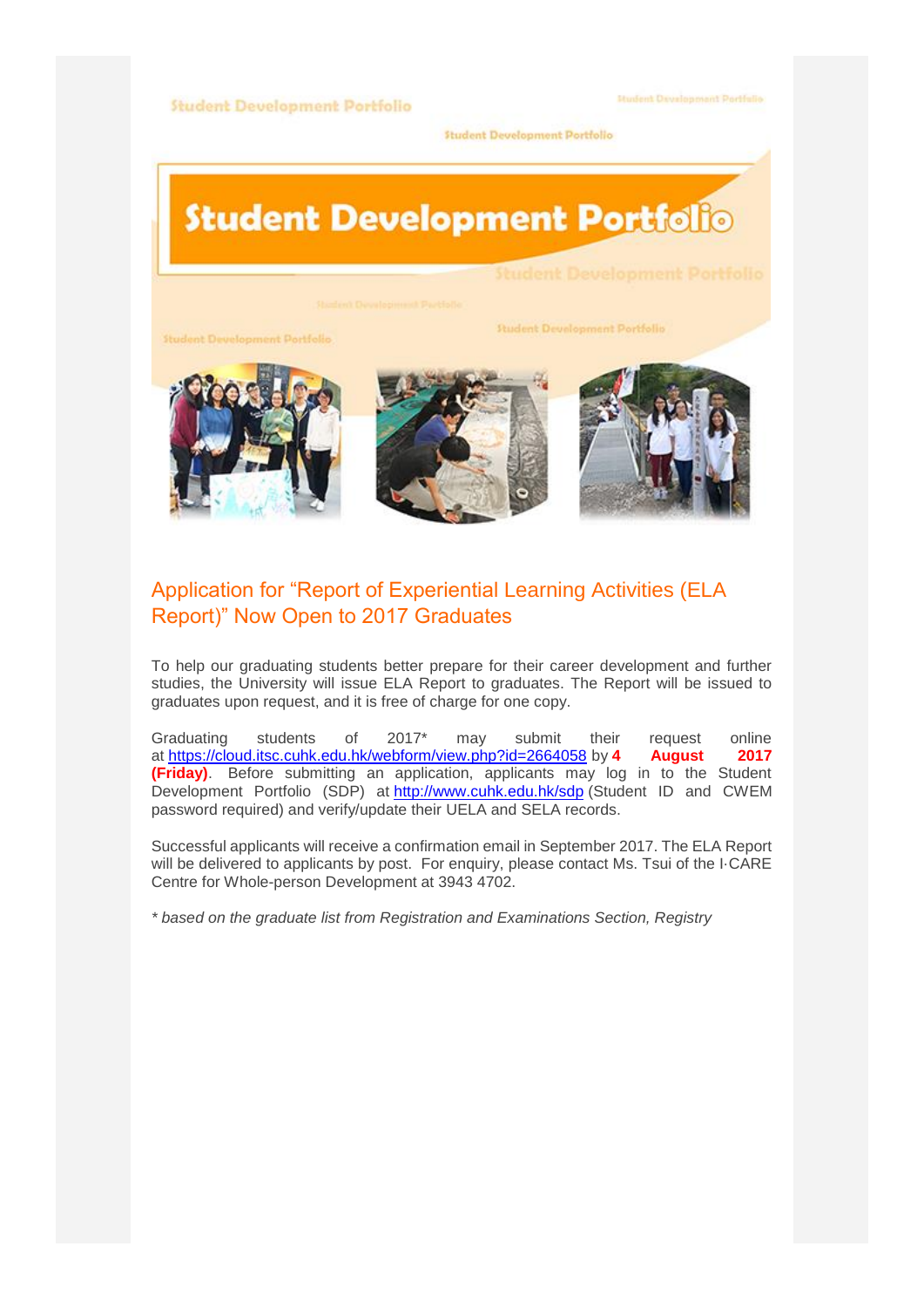

#### Alumni Sharing: The Road to Social Enterprise

Organised by the CUSE Fund of I·CARE Centre for Whole-person Development, a sharing session titled "Sharing on the Road to Social Enterprise", was successfully held on 7 April 2017 .

Three CUHK alumni were invited to share their experience and stories of setting up their own social businesses. Mr. Denis Huen, Founder of MedEXO Robotics (Hong Kong) Company Limited, pointed out the critical factors that contribute to the success of a business; Mr. Kit Wong, Founder and Chief Tutor of La Violet Education, shared the reasons of her decision to establish a social enterprise; Ms. Ruby Yip, Founder of Festyle (Hong Kong) Limited, revealed that she had intended to become a social entrepreneur since she was in the second year of university studies.

Through interacting with the alumni, participants gained new insights on their future journey of social entrepreneurship.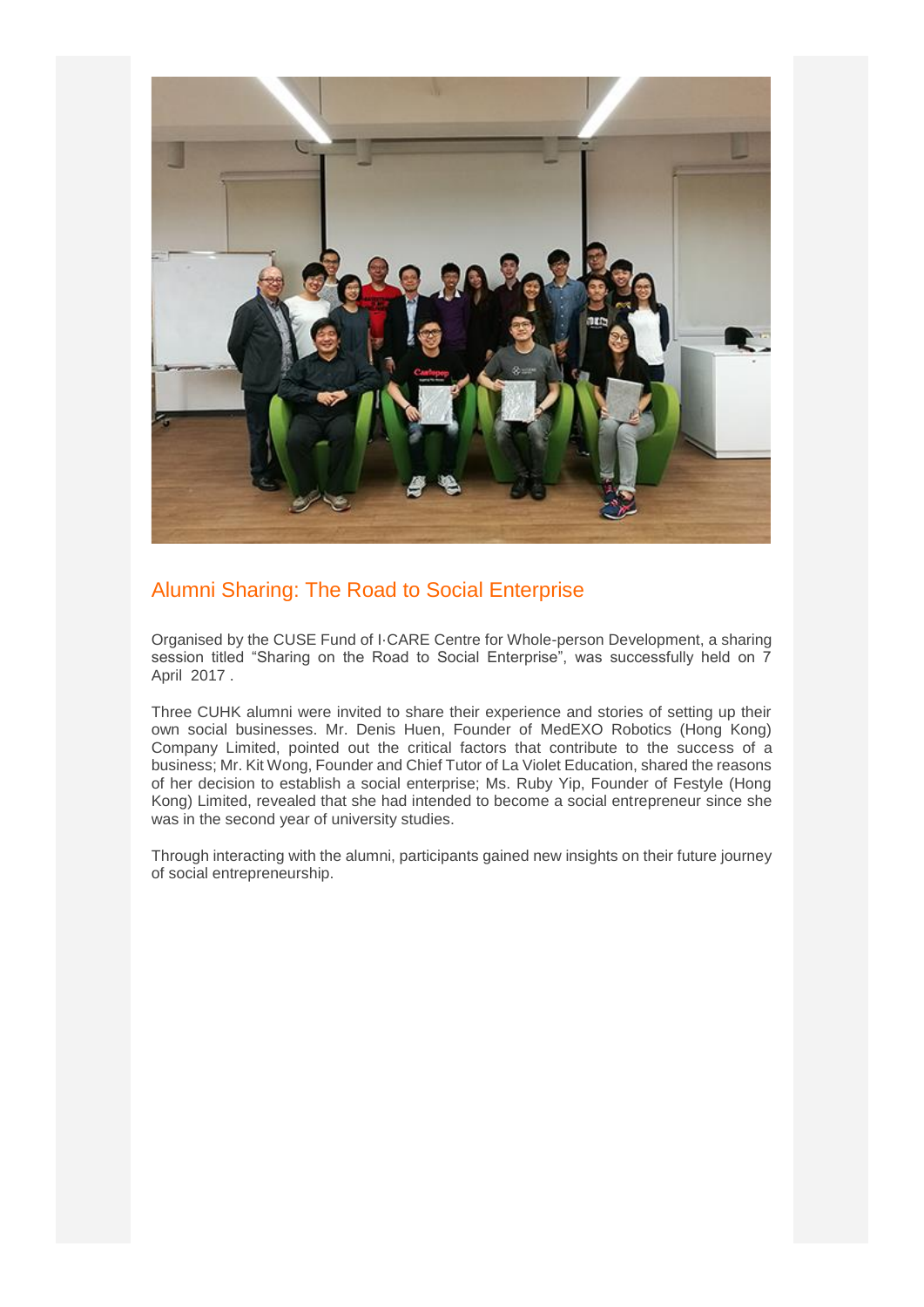

#### Hong Kong Cultural Tours Project - Learning History and Culture through Walking Tours

The Hong Kong Cultural Tours Project aims at nurturing CUHK students to be cultural ambassadors to lead secondary school students learning deeper knowledge on Hong Kong history and culture through cultural tours. The project is highly popular among secondary students since its launch. This year, the project encompasses various themes, including heritage conservation, local arts, housing development, pop culture as well as transport development.

So far the project has collaborated with nine secondary schools and conducted a total of 14 cultural tours, serving more than 400 students. Lots of participants expressed that the cultural tour enabled them to visit those cultural spots where they had never been before. Students also had a groundbreaking learning experience about local history and culture which was very different from their classroom learning at schools.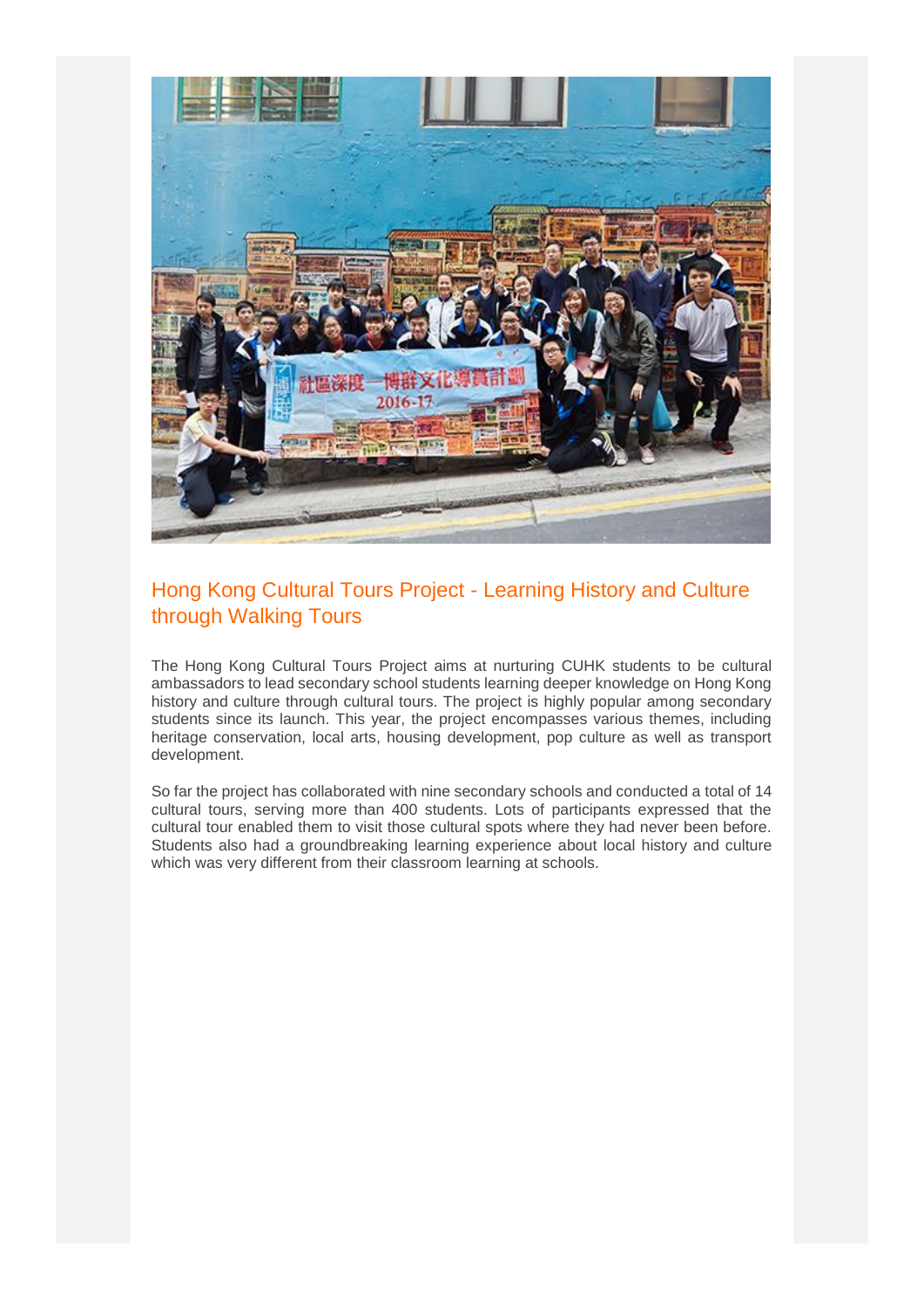

#### The 6th I·CARE Salon: Liberalism and Leftism

The 6th Salon was held on 4 April 2017, with Mr. Sechin Yeong-Shyang Chien, an Adjunct Research Fellow from the Academia Sinica Research Center for Humanities and Social Sciences and renowned writer Mr. Chan Koon-chung being the presenters, and Prof. Chow Po-chung from the Department of Government and Public Administration being the host. During the Salon, participants discussed the historical development of liberalism and leftism, as well as their influence on the development of modern societies of Hong Kong, China and Taiwan.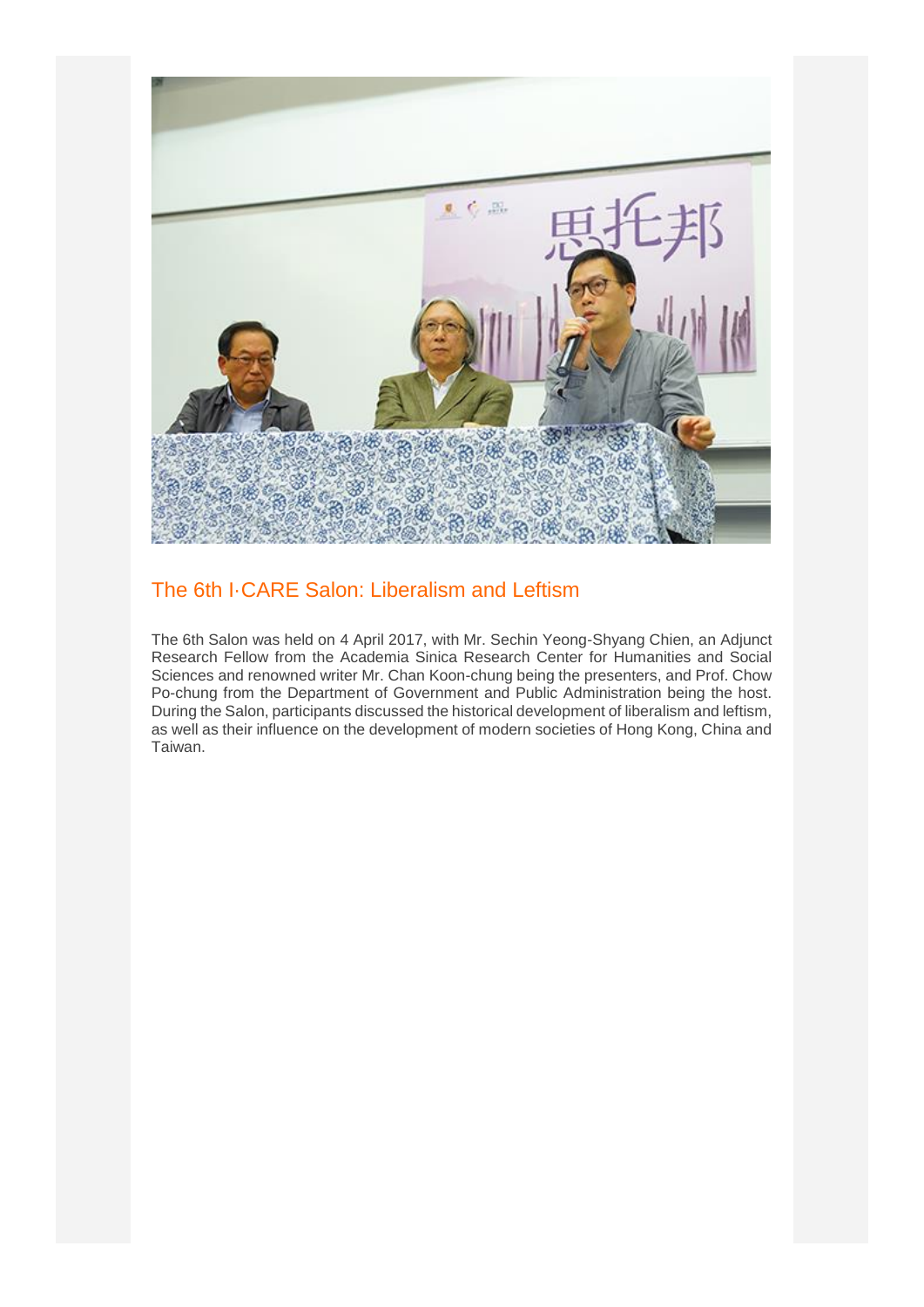

### I‧CARE Film Festival – A Brighter Summer Day

The last screening of I·CARE Film Festival ended on 21 April 2017, drawing over 1,000 audience. Presenting Edward Yang (1947 - 2007)'s classic, A Brighter Summer Day, the event is a tribute to commemorate Yang's tenth death anniversary. This is the first collaboration between I·CARE Film Festival and the Hong Kong International Film Festival.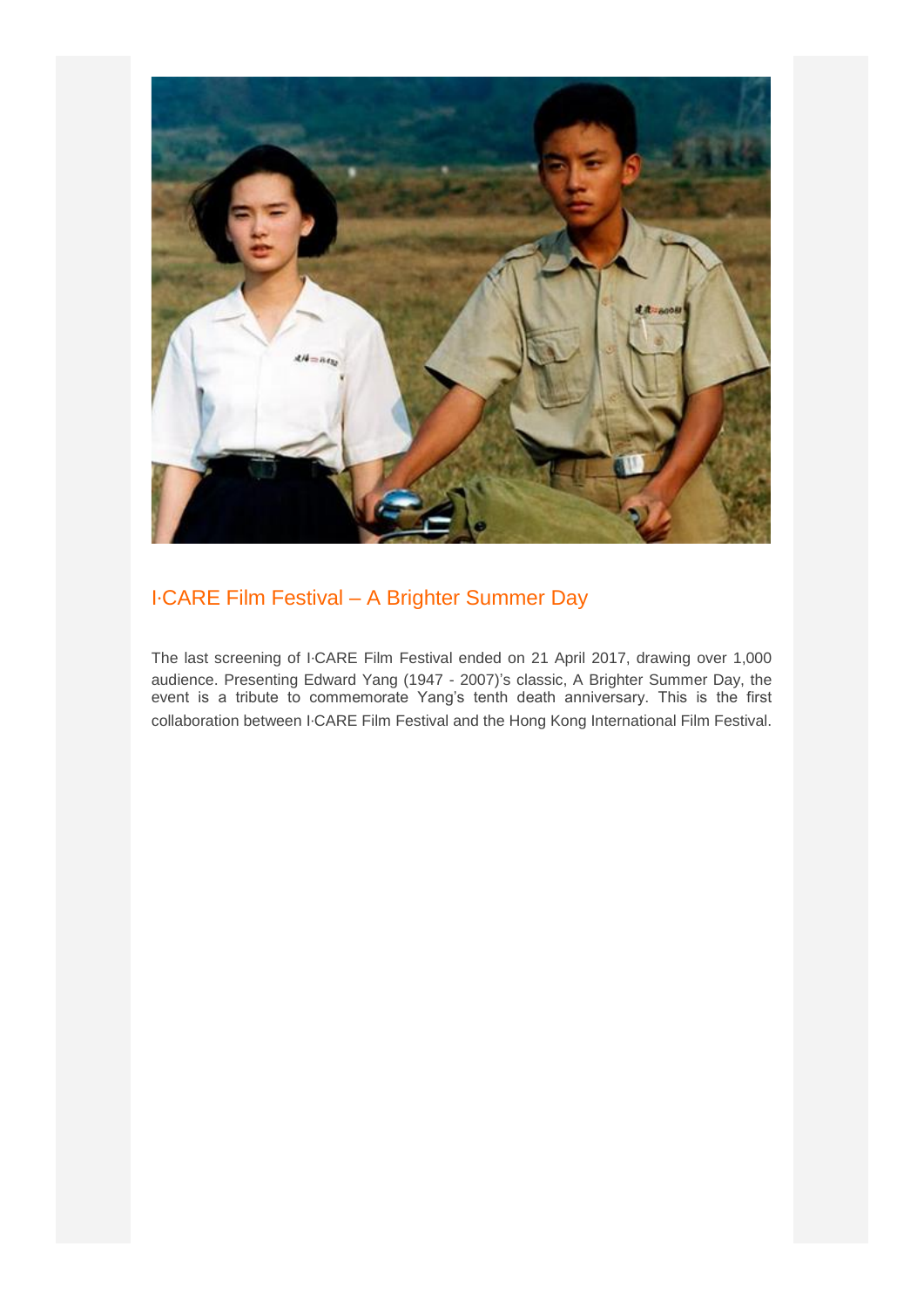

#### Learn to Serve: Community Service Capacity Training 2017

A successful voluntary service requires not only perseverance, but also a mature attitude and proper project skills. To encourage CUHK students to carry out more effective and impactful social services, I·CARE Centre for Whole-person Development organised the "Learn to Serve: Community Service Capacity Training 2017" during 24-26 March 2017. Among the 20 students who participated in the training, some are about to organise services in Hong Kong or overseas with funding support from I·CARE Social Service Projects Scheme, whereas some of them plan to initiate meaningful services in the future.

The three-day training advocated the idea that contemporary volunteers should take the role of a "companion with service targets" instead of a "giver". Students learnt more about the analytical framework to facilitate their understanding of the community's needs and explored ways to create innovative services with existing resources in the community. On the third day, participants visited To Kwa Wan to understand the impact of urban renewal on local community. Applying the skills that they had learnt, students got in touch with the locals to understand their needs and carried out ad-hoc activities specific to their needs.

"Although the schedule was tight, yet the training was very useful and practical. The most important thing I have learned is that needs assessment is the key to a successful social service. We should thoroughly understand the needs of our service targets before defining objectives and planning activities." Chan, a year-two student from the Department of Psychology, said.